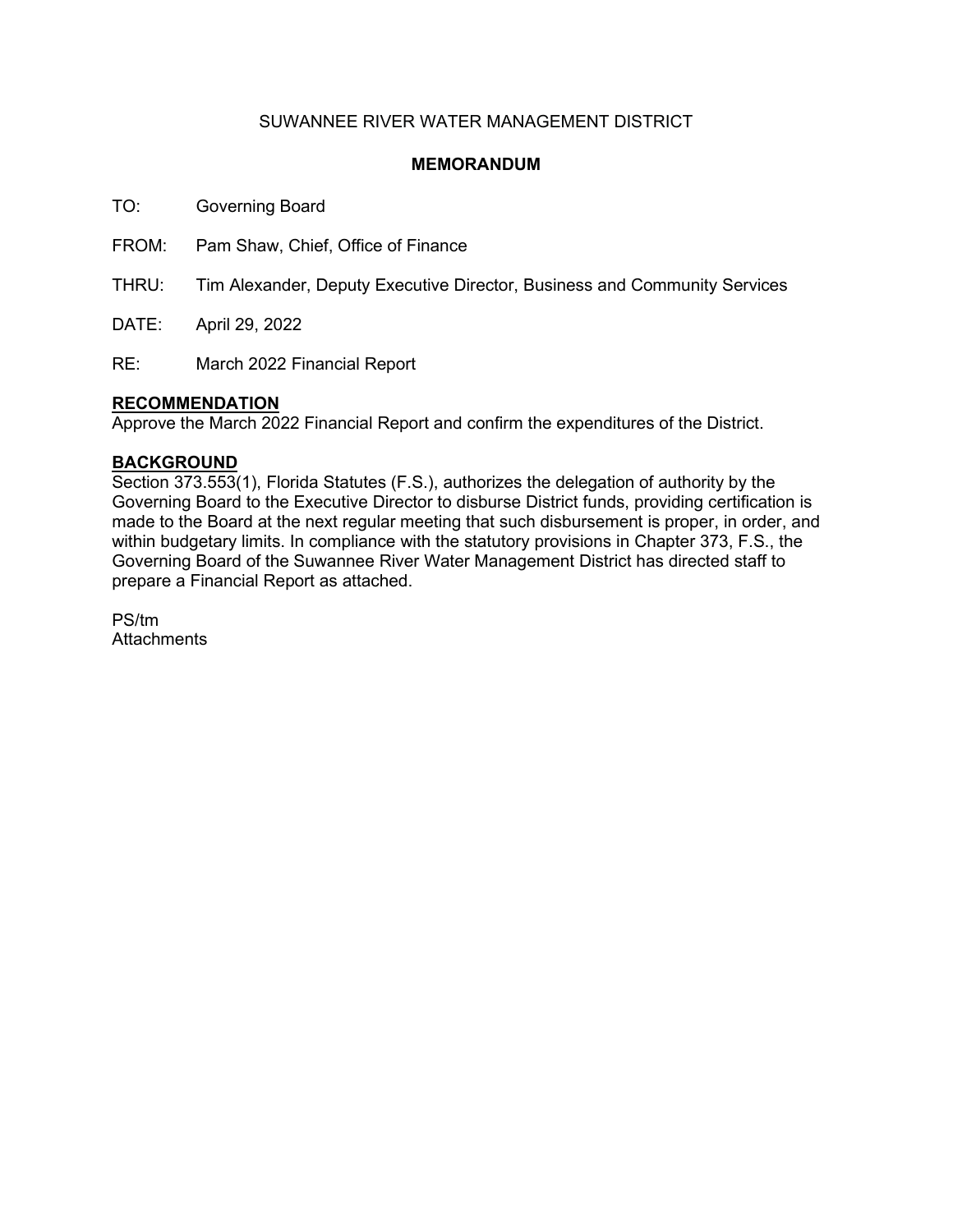## Suwannee River Water Management District Cash Report March 2022

| <b>Financial Institution/Account</b>       | <b>Monthly</b><br><b>Interest</b> | <b>Interest</b><br>Rate % | <b>Closing</b><br><b>Balance</b> |
|--------------------------------------------|-----------------------------------|---------------------------|----------------------------------|
| <b>First Federal Permit Fee</b>            | \$0.00                            |                           | \$500.00                         |
| <b>First Federal Accounts Payable</b>      | \$0.00                            |                           | \$35,000.00                      |
| <b>First Federal EFT Disbursements</b>     | \$0.00                            |                           | \$0.00                           |
| <b>First Federal Depository</b>            | \$54.78                           | $0.01\%$                  | \$432,780.85                     |
| Special Purpose Investment Account (SPIA)* | \$13,374.21                       | 0.36%                     | \$43,546,121.34                  |
| <b>TOTAL</b>                               | \$13,428.99                       |                           | \$44,014,402.19                  |

\*SPIA is part of the Treasury Investment Pool administered by Florida Department of Financial Services.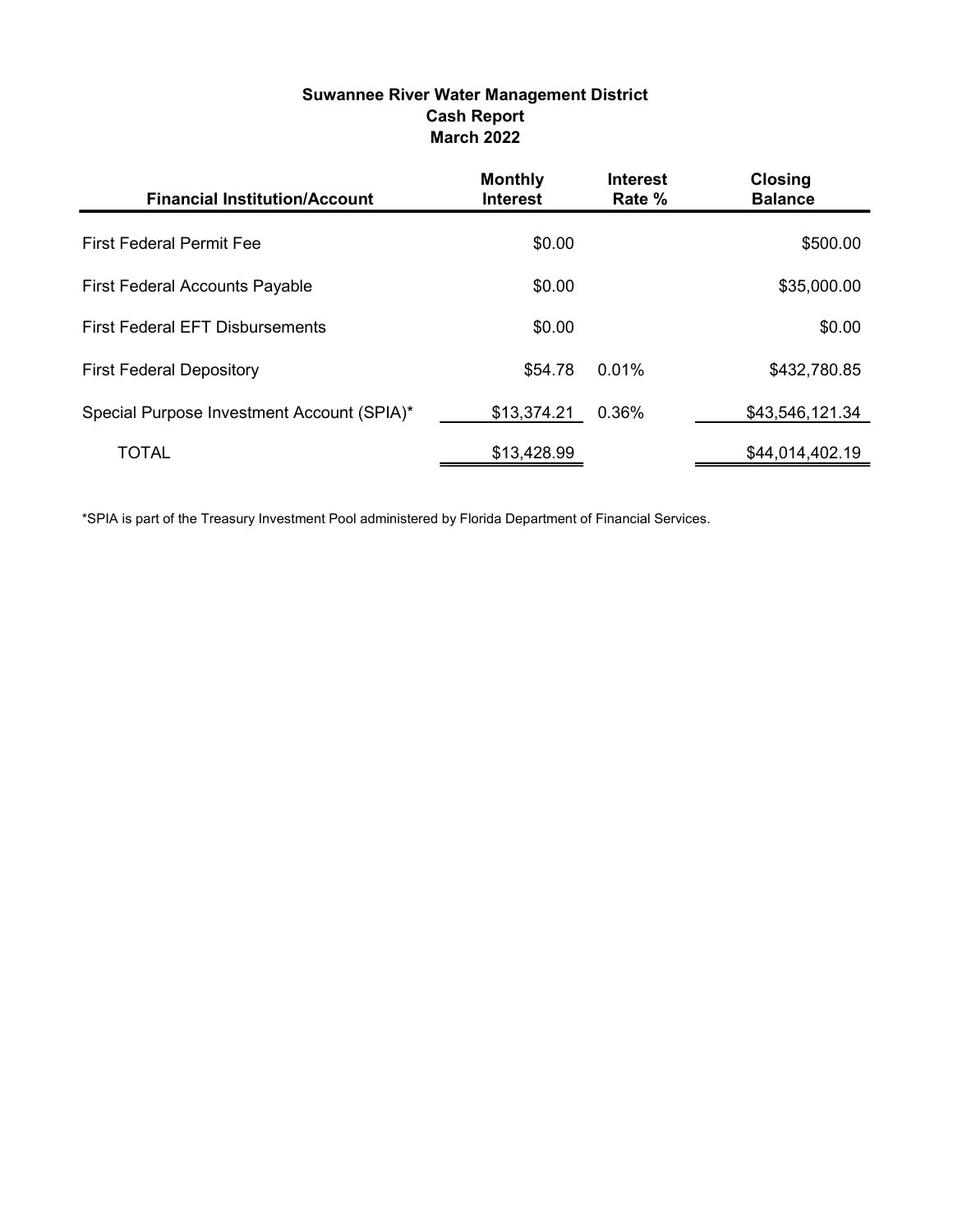#### **Suwannee River Water Management District Statement of Sources and Uses of Funds For the Month ending March 31, 2022 (Unaudited)**

|                            | Current<br><b>Budget</b> |      | <b>Actuals</b><br><b>Through</b><br>3/31/2022 |      | Variance<br>(Under)/Over<br><b>Budget</b> | <b>Actuals As A</b><br>% of Budget |
|----------------------------|--------------------------|------|-----------------------------------------------|------|-------------------------------------------|------------------------------------|
| <b>Sources</b>             |                          |      |                                               |      |                                           |                                    |
| Ad Valorem Property Taxes  | \$<br>6,233,836          | S    | 5.720.185 \$                                  |      | (513, 651)                                | 91.8%                              |
| Intergovernmental Revenues | \$<br>40.025.263         | S    | 3.942.665                                     | S    | (36.082.598)                              | 9.9%                               |
| Interest on Invested Funds | \$<br>130.000            | - \$ | 148.518 \$                                    |      | 18.518                                    | 114.2%                             |
| License and Permit Fees    | \$<br>163,000            | S    | 125,084                                       | - \$ | (37, 916)                                 | 76.7%                              |
| Other                      | \$<br>1,000,000          | S    | 810,715                                       | - \$ | (189, 285)                                | 81.1%                              |
| Fund Balance               | \$<br>12.090.274         | S    | 646.824                                       | \$   | (11, 443, 450)                            | 5.3%                               |
| <b>Total Sources</b>       | \$<br>59,642,373         |      | 11,393,991                                    | S    | (48, 248, 382)                            | 19.1%                              |

|                                              | <b>Current</b> |      |                     |      |                |    | Available     |           |                         |
|----------------------------------------------|----------------|------|---------------------|------|----------------|----|---------------|-----------|-------------------------|
|                                              | <b>Budget</b>  |      | <b>Expenditures</b> |      | Encumbrances 1 |    | <b>Budget</b> | %Expended | %Obligated <sup>3</sup> |
| <b>Uses</b>                                  |                |      |                     |      |                |    |               |           |                         |
| Water Resources Planning and Monitoring      | 12.132.696     | - \$ | 2.725.401           |      | 5.877.661      |    | 3.529.634     | 22%       | 71%                     |
| Acquisition, Restoration and Public Works    | 37.432.257     | -S   | 3.884.029           |      | 21.067.273     | S  | 12.480.955    | 10%       | 67%                     |
| Operation and Maintenance of Lands and Works | 6,260,432 \$   |      | 1,722,303           |      | 1,194,342      | -S | 3,343,787     | 28%       | 47%                     |
| Regulation                                   | 1.902.609      | - \$ | 591,385             | - \$ | 39.054         |    | 1.272.170     | 31%       | 33%                     |
| Outreach                                     | 195.233 \$     |      | 80.526              | - 35 | $\sim$         | \$ | 114.707       | 41%       | 41%                     |
| Management and Administration                | 1.719.146      | - \$ | 743.020             |      | 102.784        |    | 873.342       | 43%       | 49%                     |
| <b>Total Uses</b>                            | 59,642,373     |      | 9,746,663           |      | 28,281,114     |    | 21,614,596    | 16%       | 64%                     |

<sup>1</sup> Actual Fund Balance used is recorded at the end of the fiscal year. This amount represents Fund Balance used for the Agricultural and RIVER Cost-Share,

Regional Water Resource Development, and Project Effectiveness Metrics Programs.

 $^{\rm 2}$  Encumbrances represent unexpended balances of open purchase orders, contracts, and task work assignments.

 $^3$  Represents the sum of expenditures and encumbrances as a percentage of the available budget.

This financial statement is prepared as of March 31, 2022 and covers the interim period since the most recent audited financial statements.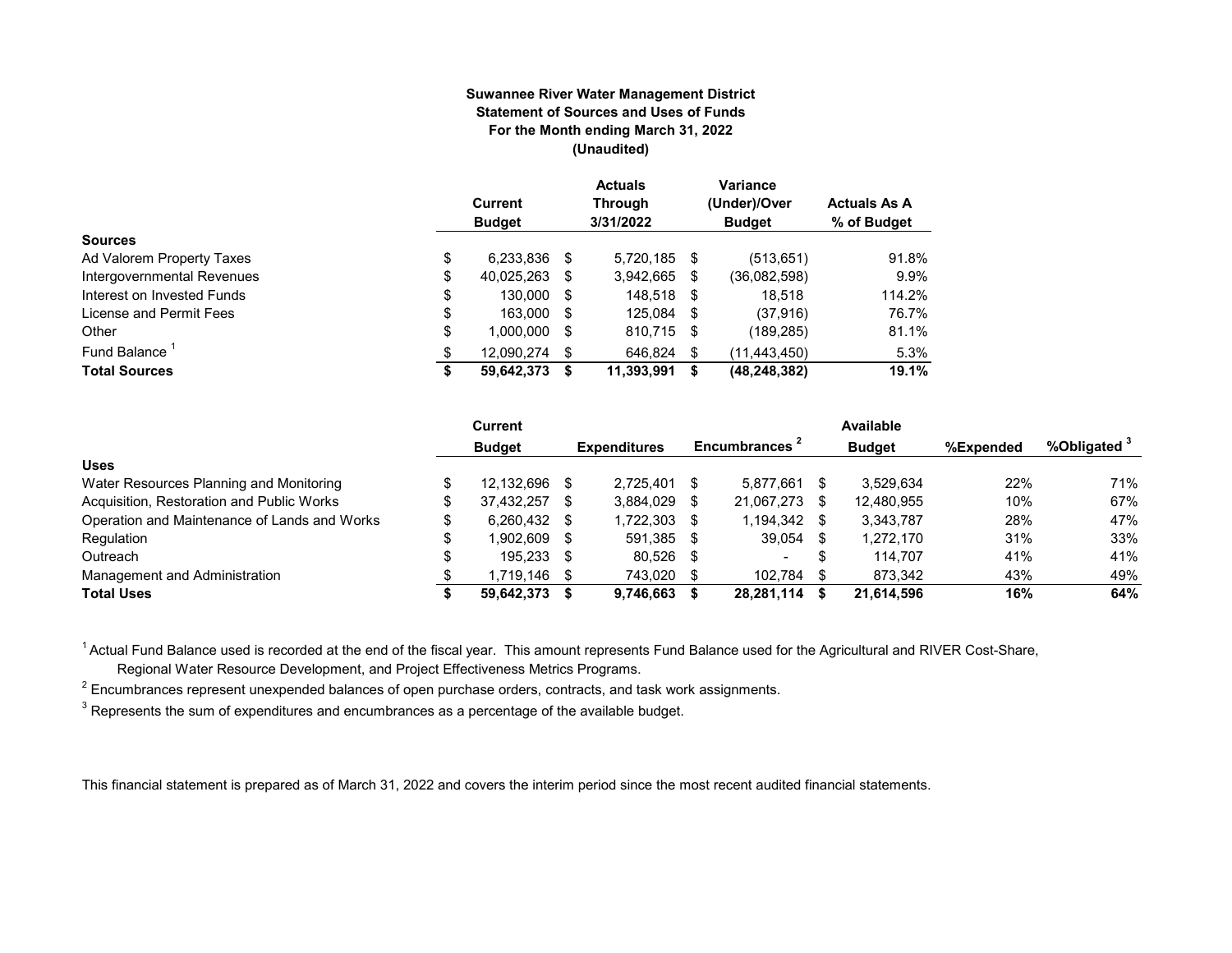# **STATEMENT OF ACTIVITY - REVENUE AND EXPENSE ROLLUP (UNAUDITED) SUWANNEE RIVER WATER MANAGEMENT DISTRICT**

**FOR 3/31/2022**

|                                                         | Y-T-D<br><b>ACTUAL</b> | <b>ENCUMBRANCE</b>    | <b>ANNUAL</b><br><b>BUDGET</b> |
|---------------------------------------------------------|------------------------|-----------------------|--------------------------------|
| Report Recap -                                          |                        |                       |                                |
| <b>REVENUES</b>                                         |                        |                       |                                |
| <b>DISTRICT REVENUES</b>                                | 6,804,502              | 0                     | 7,526,836                      |
| <b>LOCAL REVENUES</b><br><b>STATE REVENUES</b>          | 16,480<br>3,248,317    | 0<br>0                | 86,480<br>35,980,783           |
| <b>FEDERAL REVENUES</b>                                 | 677,868                | 0                     | 3,958,000                      |
| <b>FUND BALANCE UTILIZATION</b>                         | 646,824                | 0                     | 12,090,274                     |
| <b>TOTAL REVENUES</b>                                   | 11,393,991             | 0                     | 59,642,373                     |
| <b>EXPENDITURES</b>                                     |                        |                       |                                |
| SALARIES AND BENEFITS                                   | 2,861,460              | 0                     | 6,923,044                      |
| CONTRACTUAL SERVICES                                    | 3,816,257              | 13,681,086            | 20,845,400                     |
| OPERATING EXPENDITURES                                  | 572,408                | 161,453               | 1,903,500                      |
| OPERATING CAPITAL OUTLAY                                | 38,229                 | 47,022                | 313,044                        |
| FIXED CAPITAL OUTLAY<br><b>INTERAGENCY EXPENDITURES</b> | 0<br>2,458,309         | 188,243<br>14,203,310 | 5,251,000<br>24,406,385        |
| <b>TOTAL EXPENDITURES</b>                               | 9,746,663              | 28,281,114            | 59,642,373                     |
| <b>EXCESS REVENUES OVER (UNDER) EXPENDITURES</b>        | 1,647,328              | (28, 281, 114)        | 0                              |
|                                                         |                        |                       |                                |
| <b>General Fund -</b>                                   |                        |                       |                                |
| <b>REVENUES</b>                                         |                        |                       |                                |
| <b>DISTRICT REVENUES</b>                                | 5,978,521              | 0                     | 5,300,069                      |
| <b>LOCAL REVENUES</b>                                   | 16,480                 | 0                     | 86,480                         |
| <b>STATE REVENUES</b><br><b>FEDERAL REVENUES</b>        | 836,559<br>0           | 0<br>0                | 2,740,000<br>0                 |
| FUND BALANCE UTILIZATION                                | 0                      | 0                     | 1,789,672                      |
| <b>TOTAL REVENUES</b>                                   | 6,831,560              | $\mathbf{0}$          | 9,916,221                      |
| <b>EXPENDITURES</b>                                     |                        |                       |                                |
| SALARIES AND BENEFITS                                   | 2,122,608              | 0                     | 5,297,558                      |
| CONTRACTUAL SERVICES                                    | 248,027                | 677,213               | 2,228,502                      |
| OPERATING EXPENDITURES                                  | 291,748                | 88,776                | 1,057,573                      |
| OPERATING CAPITAL OUTLAY<br>FIXED CAPITAL OUTLAY        | 31,295<br>0            | 0<br>0                | 200,608<br>0                   |
| <b>INTERAGENCY EXPENDITURES</b>                         | 332,469                | 337,970               | 1,131,980                      |
| <b>TOTAL EXPENDITURES</b>                               | 3,026,147              | 1,103,959             | 9,916,221                      |
| <b>EXCESS REVENUES OVER (UNDER) EXPENDITURES</b>        | 3,805,413              | (1, 103, 959)         | $\mathbf 0$                    |
|                                                         |                        |                       |                                |
| <b>Land Management Operations -</b>                     |                        |                       |                                |
| <b>REVENUES</b><br><b>DISTRICT REVENUES</b>             | 786,495                | 0                     | 2,151,767                      |
| <b>LOCAL REVENUES</b>                                   | 0                      | 0                     | 0                              |
| <b>STATE REVENUES</b>                                   | 226,541                | 0                     | 2,290,119                      |
| <b>FEDERAL REVENUES</b>                                 | 16,000                 | 0                     | 40,000                         |
| FUND BALANCE UTILIZATION                                | 0                      | 0                     | 2,323,546                      |
| <b>TOTAL REVENUES</b>                                   | 1,029,036              | 0                     | 6,805,432                      |
| <b>EXPENDITURES</b>                                     |                        |                       |                                |
| <b>SALARIES AND BENEFITS</b>                            | 347,542                | 0                     | 827,736                        |
| CONTRACTUAL SERVICES                                    | 963,579                | 767,550               | 3,129,898                      |
| OPERATING EXPENDITURES<br>OPERATING CAPITAL OUTLAY      | 277,367<br>6,934       | 67,758<br>47,022      | 773,927<br>112,436             |
| FIXED CAPITAL OUTLAY                                    | 0                      | 188,243               | 1,251,000                      |
| <b>INTERAGENCY EXPENDITURES</b>                         | 169,464                | 266,191               | 710,435                        |
| <b>TOTAL EXPENDITURES</b>                               | 1,764,886              | 1,336,764             | 6,805,432                      |
| <b>EXCESS REVENUES OVER (UNDER) EXPENDITURES</b>        | (735, 850)             | (1, 336, 764)         | $\mathbf 0$                    |

*\*To be reimbursed by State Appropriations*